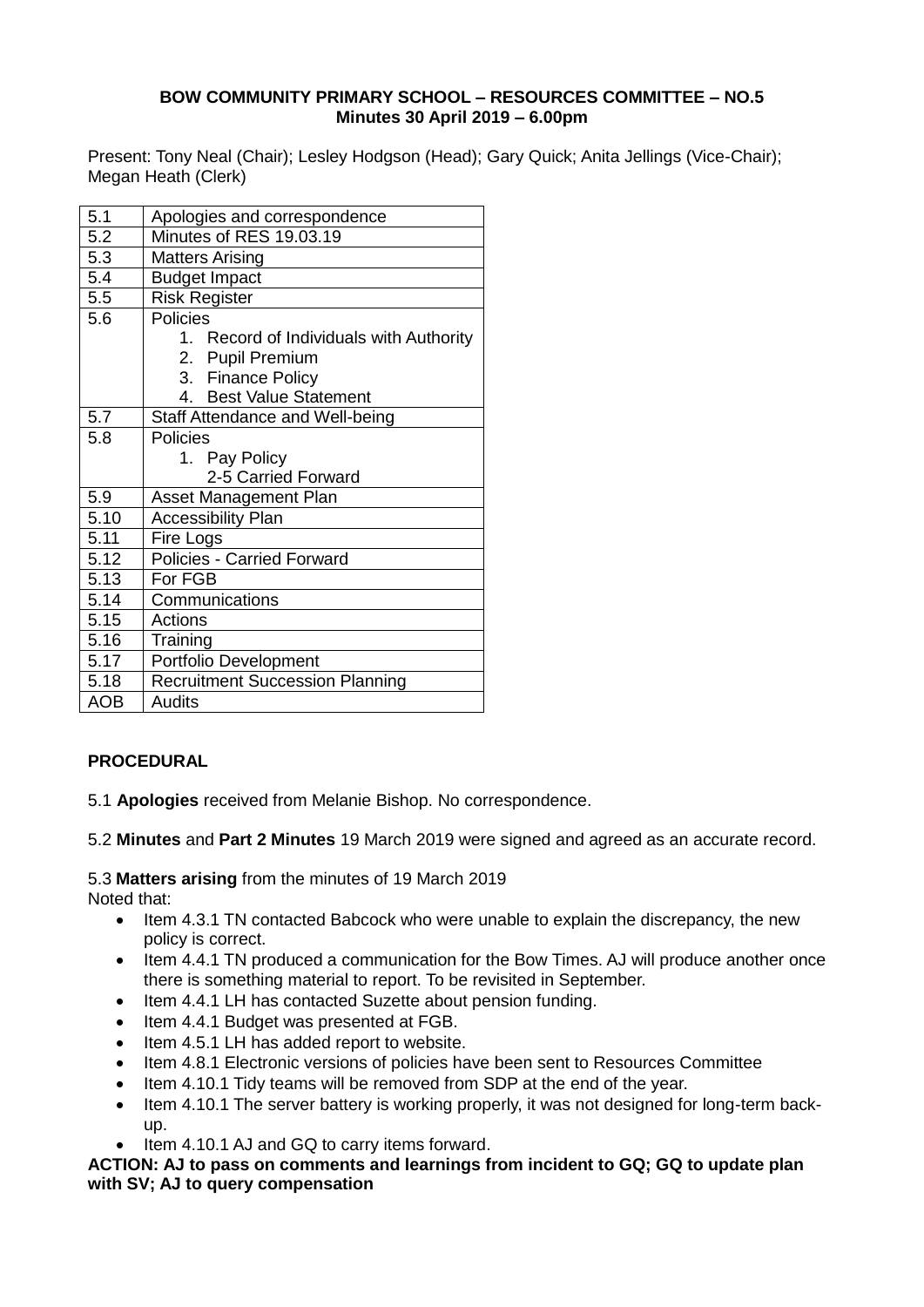## **FINANCE**

5.4 Considering the impacts of the **Budget**

**Finance** - TN

Noted that:

- IT is going to be massively affected with the lack of ability to invest and spend.
- The impact on the pupils will be the slowing down of the development of IT learning.
- The possibility of getting companies to sponsor the IT suite was discussed. It was decided that the companies that we would approach are struggling financially too.
- Money has been put aside for the new Chromebooks.
- A charging station needs to be purchased for the Chromebooks at a cost of £1500. There is no money in the budget for this currently. It was suggested that without this unit, the purchase of Chromebooks would be pointless.
- *Governors asked if there was any other areas of the budget we could trim to assist with the IT area of the budget.* There is not.
- *Governors asked what the impact of reduced pupil numbers will have on the budget from September.* The main impact will be a lower budget.

## **Premises** - GQ

Noted that:

- There is an ongoing effort to reduce the energy bills.
- GQ has discovered Norfolk Property Services, a company that will install solar panels which will provide us with free electricity. The investors would receive a 4% return on their money.
- The nearest school to us that has used them is in Bournemouth, although there are no geographical restrictions with using the company.
- The fact that the school operates during daylight hours negates some of the drawbacks with using solar panels.
- GQ suggested this would be worth looking into further.
- The paperwork for the LED lighting has been put forward.
- The boiler is not new, it was purchased second hand when the school was built.
- *Governors asked if we would be able to get local companies to sponsor doors that need replacing.* The doors would all need replacing at the same time so they would work under the same master key. However, this is a possibility.
- *Governors asked if it was ever discovered why the electricity bill was so high*. LH has not had time to look at it yet. *Governors asked if they would be able to do it if provided with the paperwork.* Yes, they could.

## **CPD Budget**

- *Governors asked what the potential impact of the reduced CPD budget would be.*
- The CPD identifies where there is a need. The core subject leaders will still be able to attend training. There is going to be a struggle to find training opportunities to support foundation subjects within the Local Authority. This is what OFSTED will be looking for.
- A lot of training through the DTA is free, as we are members.
- CPD can be as simple as visiting another school.
- All staff has ongoing CPD.

**ACTION: GQ to look further into having solar panels installed and the possibility of having companies sponsor individual new doors; AJ to examine paperwork to attempt to work out why electricity bill was so high.** 

## 5.5 **Risk Register**

Noted that:

- There are 2 main changes; 'Decreasing budget/pupil' and 'Uneven/declining pupil rolls' have both increased their risk rating to red.
- The drop in pupil numbers was not forecast.
- *Governors asked if this fluctuation is numbers was 'normal'.* It happens. The Local Authority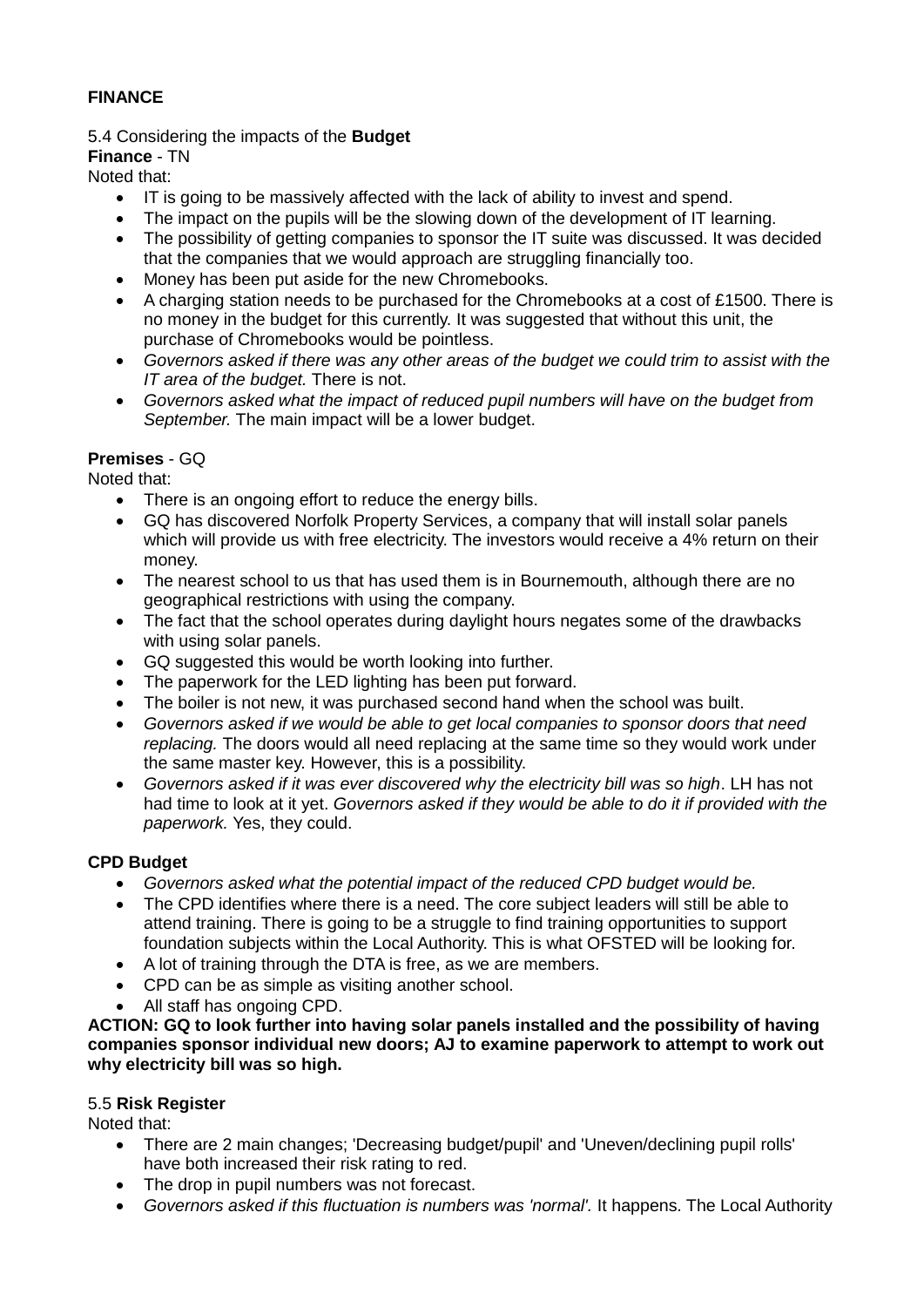knows the birth rates but do not tell the schools. *Governors asked if there's anything we can do about this.* There is not. It was pointed out that birth rates do not guarantee numbers.

- *Governors asked if we are doing enough to attract new pupils.* We are. Many pupils are coming from outside the village. Last year's reception intake was exceptionally high.
- *Governors asked if the school could monitor the nature of families and predict possible reductions in pupil numbers.* The school do. The current roll is very unstable, with a number of potential losses.
- *Governors asked if we are always aware of Bow Bears.* We are but a lot of pupils come from elsewhere (eg. parents who use other sources of childcare)

#### **ACTION: AJ to update 'Likelihood' scores to reflect updated 'Risk Ratings'.**

#### 5.6 **Policies**

#### 5.6.1 **Record of Individuals with Authority**

Noted that:

This has been updated to include AJ and AG, and to remove SD.

#### 5.6.2 **Pupil Premium Policy**

Noted that:

• There are no changes to this policy.

#### 5.6.3 **Finance Policy**

Noted that:

• There are no changes to this policy

#### 5.6.4 **Best Value Statement**

Noted that:

• There are no changes.

5.6.1; 5.6.2; 5.6.3; 5.6.4 Policies proposed by TN. Seconded by GQ. Agreed by ALL.

#### **PERSONNEL**

# 5.8 **Policies**

## 5.8.1 **Pay Policy and current structure**

Noted that:

- County do not like our current structure.
- EO was the only staff member who qualified to go onto the current structure.
- As no current staff members are on this structure it is recommended that we adopt the standard structure.

Proposed by AJ. Seconded by TN. Agreed by ALL.

## 5.8.2 **Flexible Working Policy**; 5.8.3 **Maternity Policy**; 5.8.4 **Managing Sickness & Absence**; 5.8.5 **Staff Leave and Absence**

Items carried forward.

#### **PREMISES**

#### 5.9 **Asset Management Plan Review**

Noted that:

- Premises walk needs to take place in order to complete this item.
- Item carried forward.

#### 5.10 **Accessibility Plan**

Noted that:

• This item has been passed over to the Teaching and Learning Committee due to its focus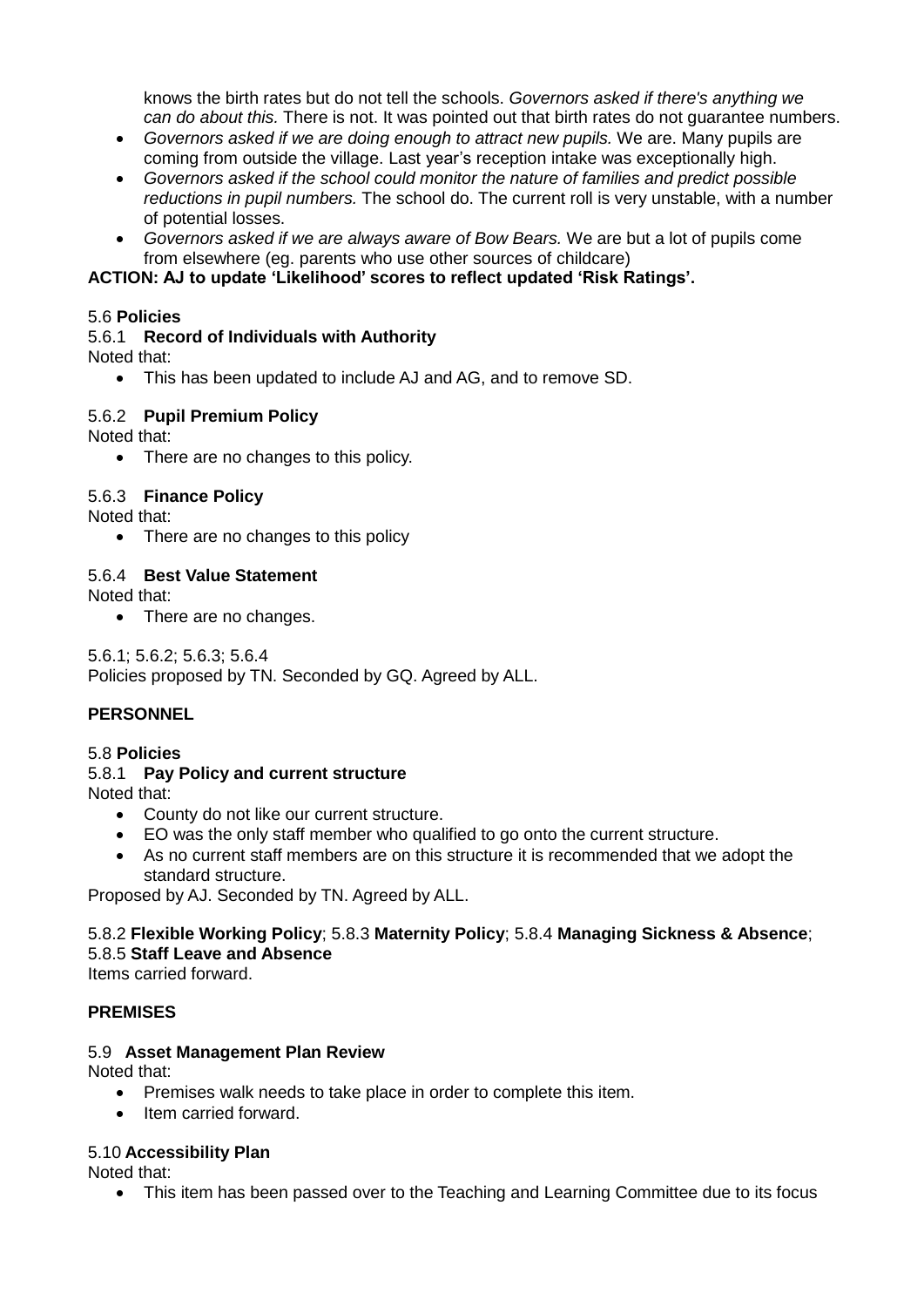on the curriculum.

## 5.11 **Fire Logs**

Noted that:

• This is not due until the next meeting. Item carried forward.

## 5.12 **Policies**

## 5.12.1 **School Emergency Plan**; 5.12.2 **Asset Management Plan**; 5.12.3 **Health and Safety Policy**

Items carried forward.

## **GOVERNANCE**

## 5.13 **For FGB**

Noted that:

• The Finance Policy needs to be approved by FGB.

## 5.14 **Communications**

Noted that:

 No communications to be passed on from today's meeting; however a communication about the budget will be put together in the autumn term.

## 5.15 **Actions**

Noted that:

- There has been a parent questionnaire.
- There has been no pupil questionnaire this year; there is still time to create one.
- Governors asked if we could target year 6s for feedback before they leave in July. This is a possibility, however, in the past they only seem to remember the last 2 years. A questionnaire targeted on how we could make maths more accessible could be beneficial.
- The GAC has been updated and confirmed.

## **ACTION: LH to work with staff to explore possibility of pupil maths questionnaire.**

## 5.16 **Training**

Noted that:

- LH, AJ and MH attended 'Heads, Chairs and Clerks' Training.
- The school's vision is something we do not revisit often enough, it should be our focus for greatest strategic impact.
- The vision could be built into FGB and staff meetings. All staff and governors can use it to self-evaluate.

## 5.17 **Portfolio Development**

Noted that:

- Using portfolios would reduce the number of committee meetings.
- Portfolio holders would have to take any decisions to be made to FGB, for approval.
- There is still a need to have committee meetings but only one per term.
- An increase in the number of FGB meetings would help the new governors understanding of their roles.
- Another school's governing board was discussed. They only have FGB, with no committees. It was pointed out how the school is larger and the head has more support, including a deputy.
- AJ is currently turning the annual cycle and terms of reference into portfolios for each governor.
- The swimming pool committee is clerked by a rotation of swimming pool committee members.
- AJ and LH are going to be arranging dates for next year's governors meetings soon.